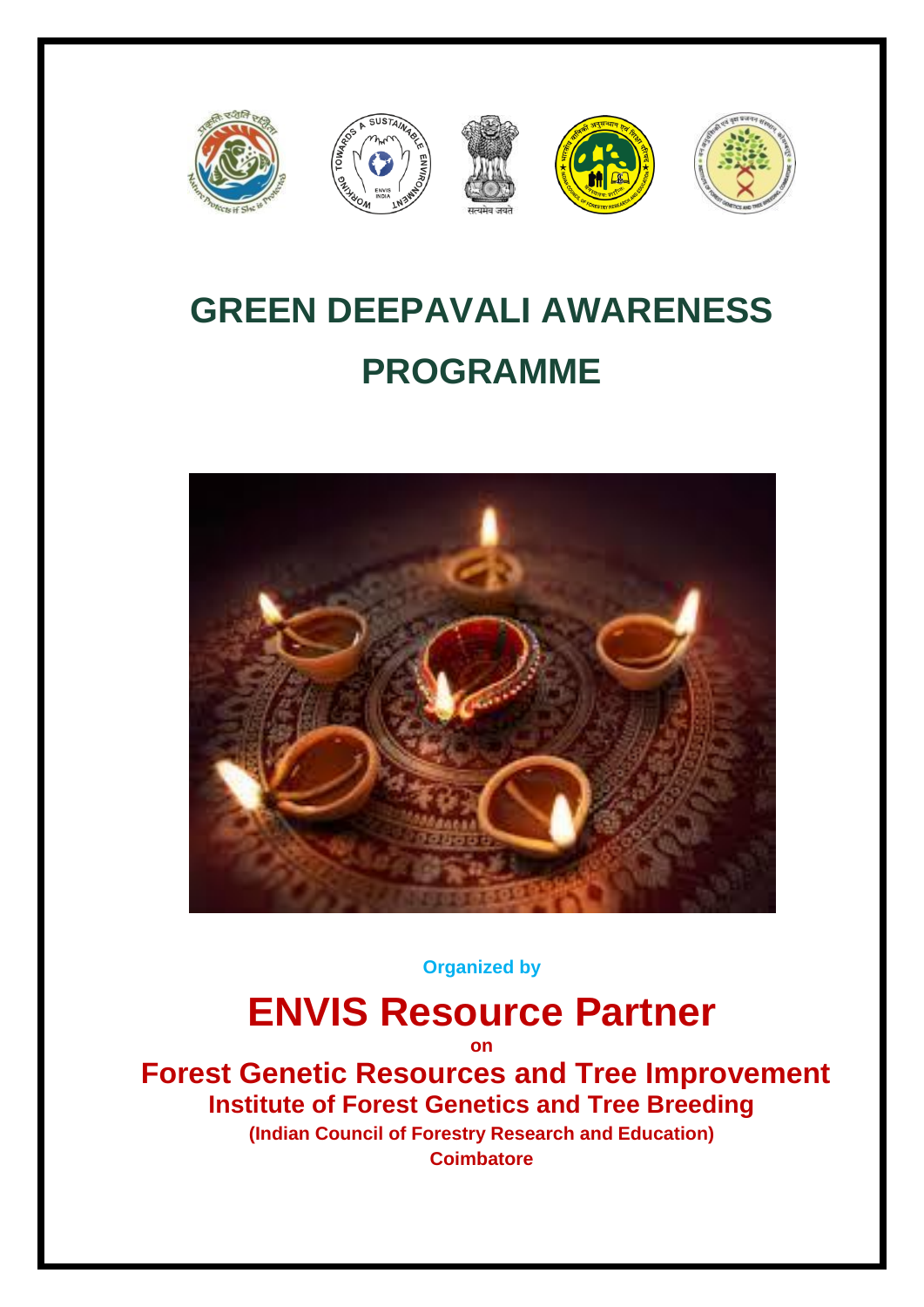## **Green Deepavali Awareness by IFGTB ENVIS**

The ENVIS Resource Partner on Forest Genetic Resources and Tree Improvement at the Institute of Forest Genetics and Tree Breeding, Coimbatore organized an awareness campaign on 13.11.2020 to disperse the message on celebration of Green Deepavali following mandatory protocol to contain the spread of COVID-19.

Dr C. Kunhikannan, Director, IFGTB inaugurated the event. He highlighted on the role of trees in combating air pollution and the need for planting multi-purpose indigenous trees in his inaugural address. The Director also urged that as a responsible citizen and inhabitant of this planet, we have to make sure that no damages are caused to the environment. Change begins at personal level. Once you take a positive initiative to safeguard the environment, everyone will follow, he pointed out. We can save our nature, our environment and also our natural resources by celebrating eco-friendly Deepavali. We must understand that saving our environment should be the goal and it is the need of the hour, he added. Positive impact of environmental awareness programmes in young minds was also highlighted in his speech. Director IFGTB wished a safe and Green Deepavali and requested all to celebrate the festival without causing any threat to the environment.

During his awareness lecture, Dr Kannan CS Warrier, Scientist F and ENVIS Coordinator spoke on Air Quality Index (AQI) and the ill effects of air pollution caused due to stubble burning and busting crackers. As for the general public, they usually will not be satisfied with raw data, time series plots, statistical analyses, and other complex findings pertaining to any research. However, the concept of AQI, that is defined as an overall scheme that transforms weighted values of individual air pollution related parameters into a single number is widely used for air quality communication and decision making in many countries, he added. Concerns over Particulate Matter levels in Indian cities being about 4-5 times higher than in many developed countries were also shared. Further, he pointed out that success of a nation to improve air quality depends on the support of its citizens who are well-informed about local and national air pollution problems and about the progress of mitigation efforts.

Green Greetings on Green Deepavali Celebrations containing information on its need and the tips for celebrating the festival in a green way was released during the occasion and was electronically disseminated to students, public and all stakeholders. Dr S. Vigneswaran, Programme Officer, ENVIS proposed the vote of thanks.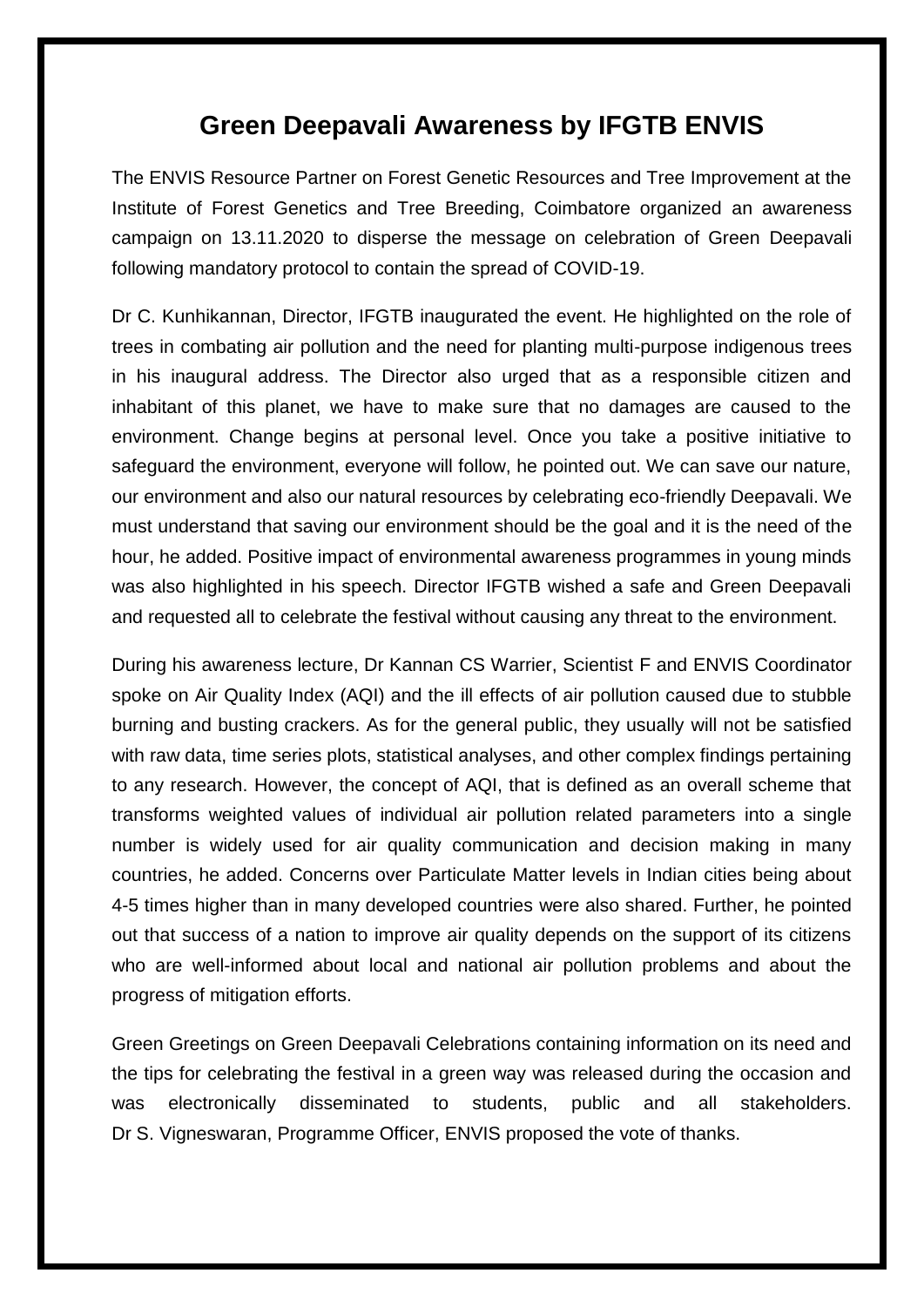

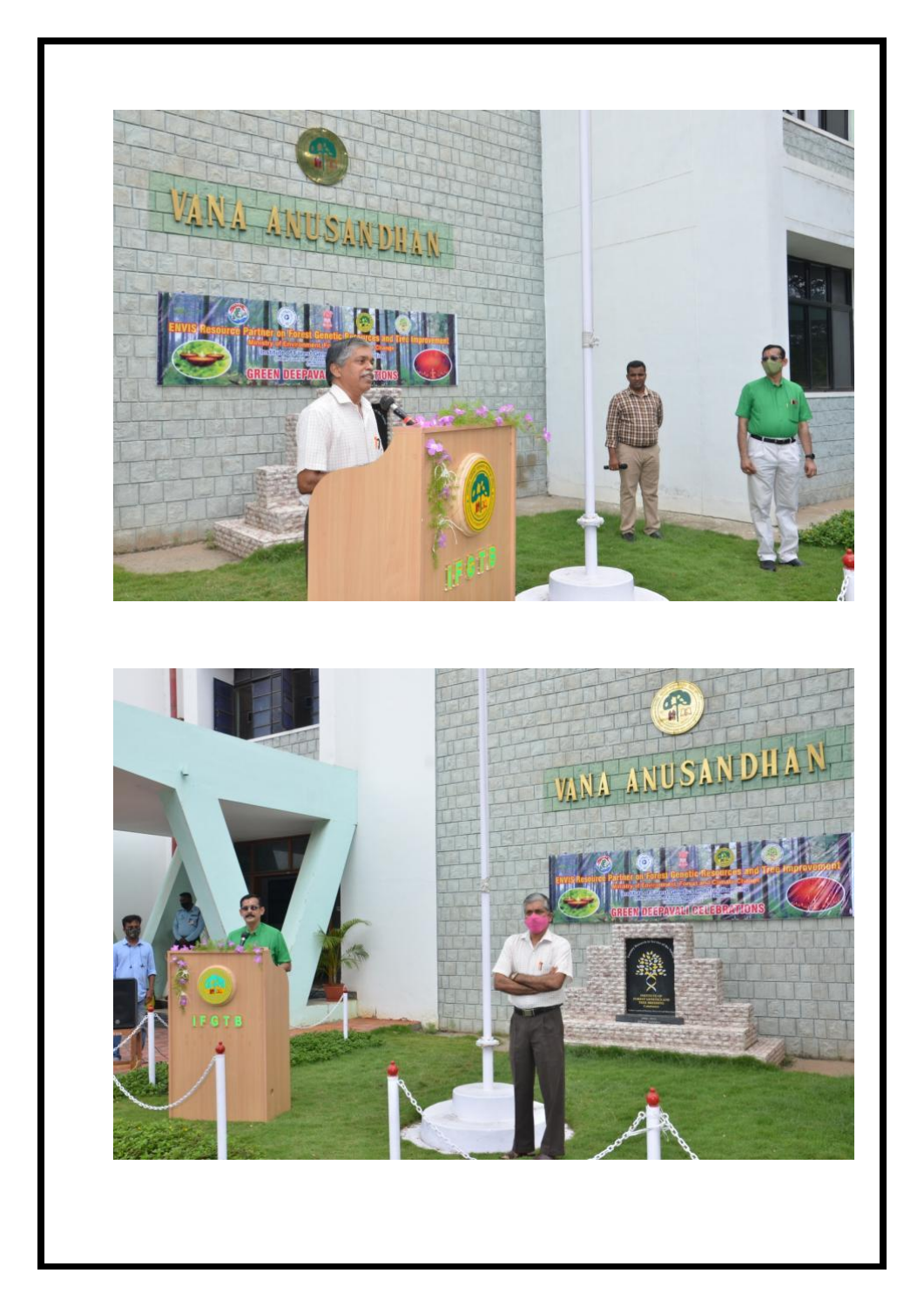

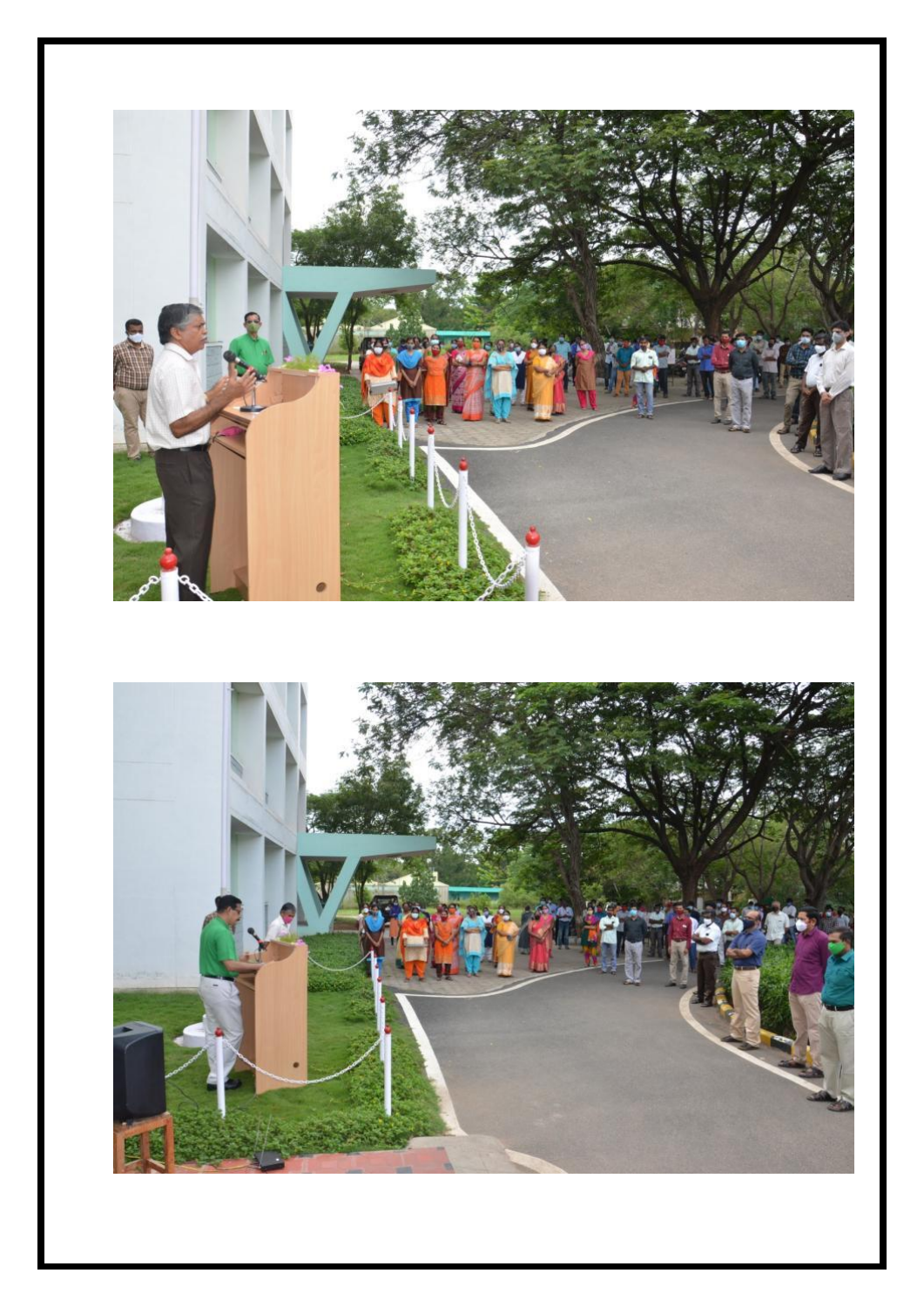

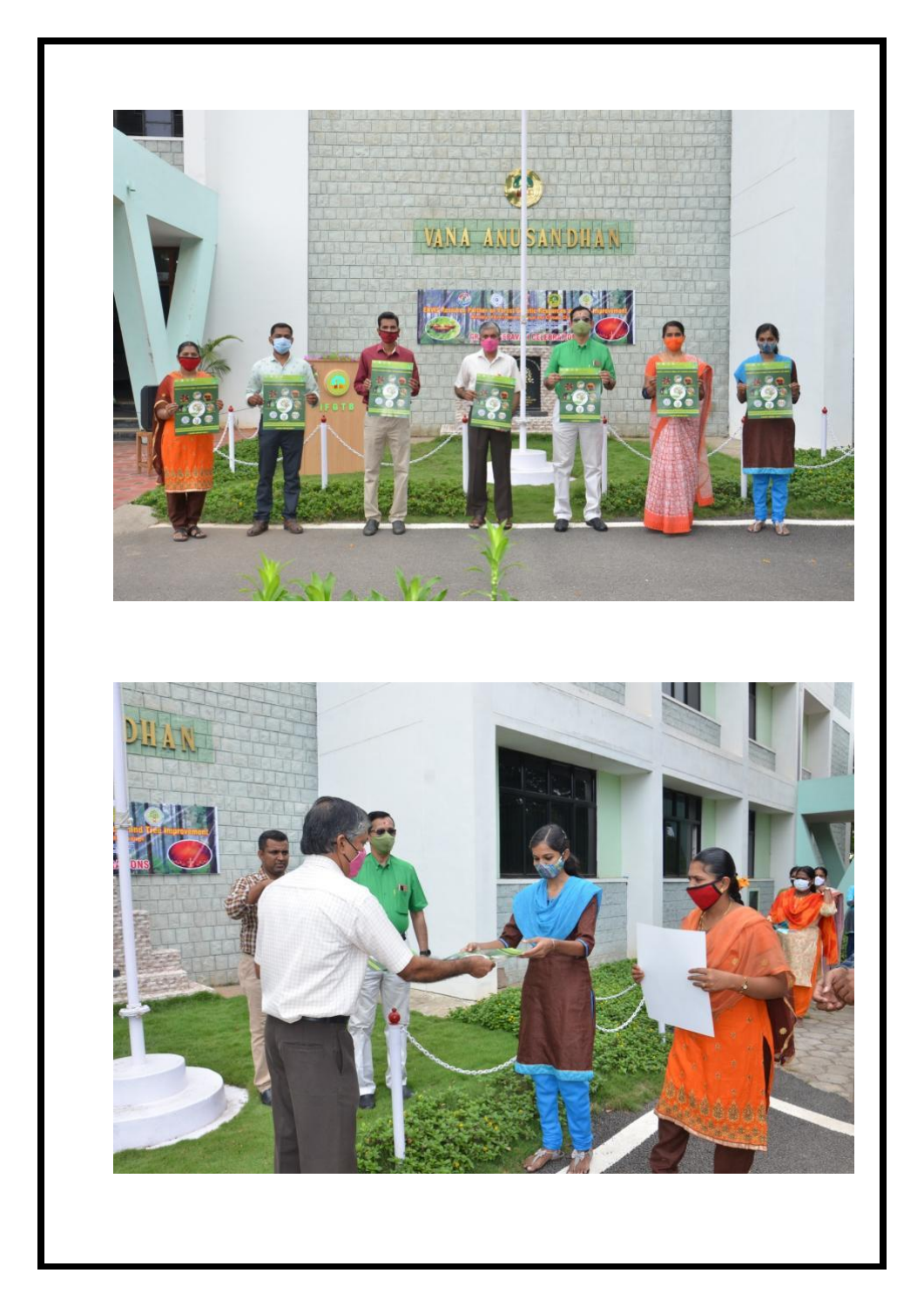